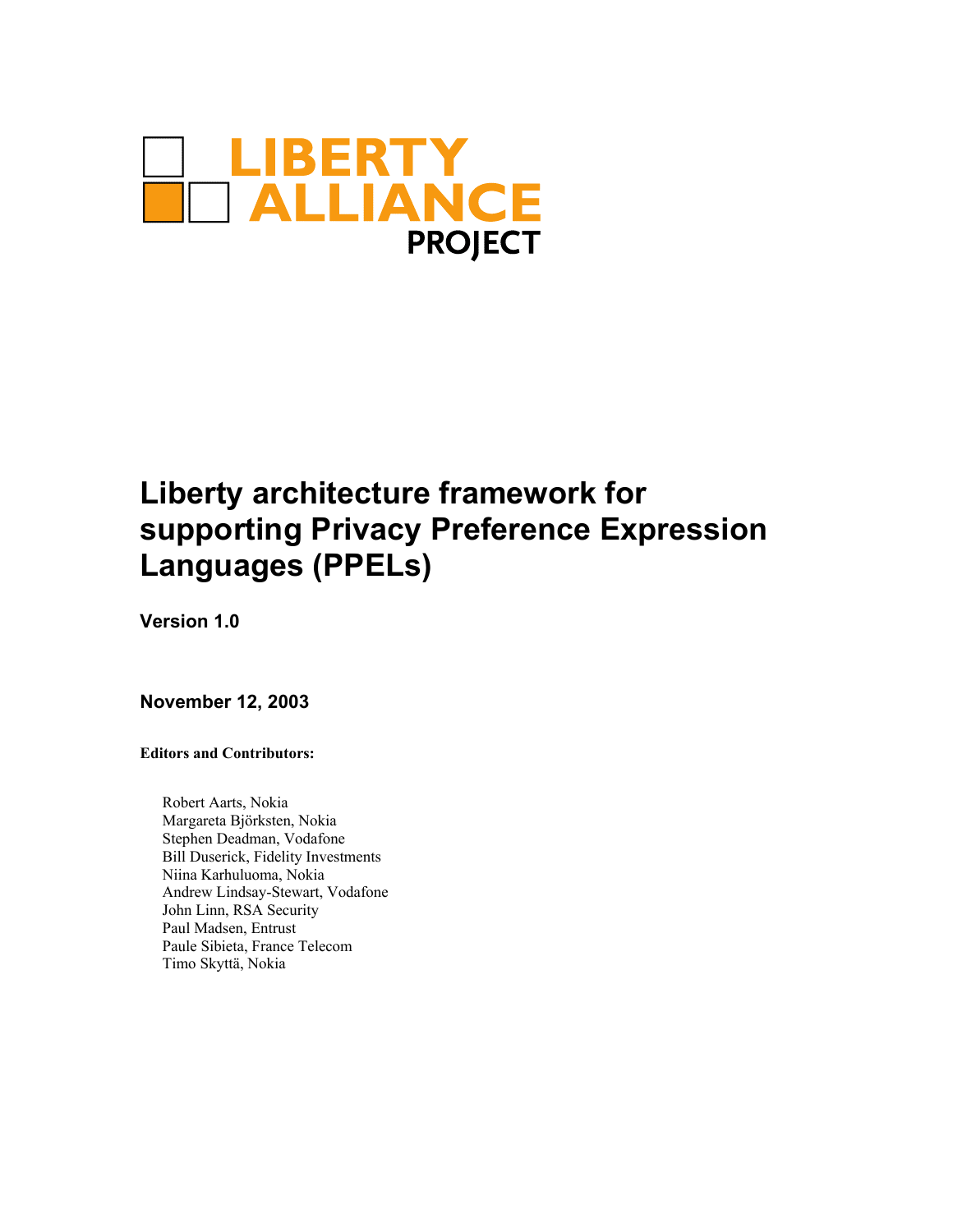#### **Abstract:**

The Liberty ID-WSF framework enables participants to associate a privacy policy, encoded in any privacy preference language, with a message using SOAP headers.

This document gives a high-level example of how privacy preferences can be handled using a multi-leveled policy approach in the communication between a Service Provider and Web Services Provider. In the multi-leveled policy framework, a limited, hierarchical set of privacy policies is used to describe the privacy practices of a Service Provider, and the privacy preferences of a Principal. When requesting attributes, the Service Provider or Web Services Consumer indicates its context specific privacy policy. The Web Services Provider acting on the Principal's behalf, then compares the requestor's privacy policy against the Principal's privacy policy preference for the attributes in question and decides whether to release the attributes. In case of a mismatch, the transaction is cancelled or the interaction service invoked.

This document does not intend to describe a detailed solution, only the principles of a multi-leveled policy approach. The privacy preference language and the actual attribute-sharing privacy policies for use within a 'circle of trust' should be designed with participating service providers, industry norms, and regulatory requirements in mind.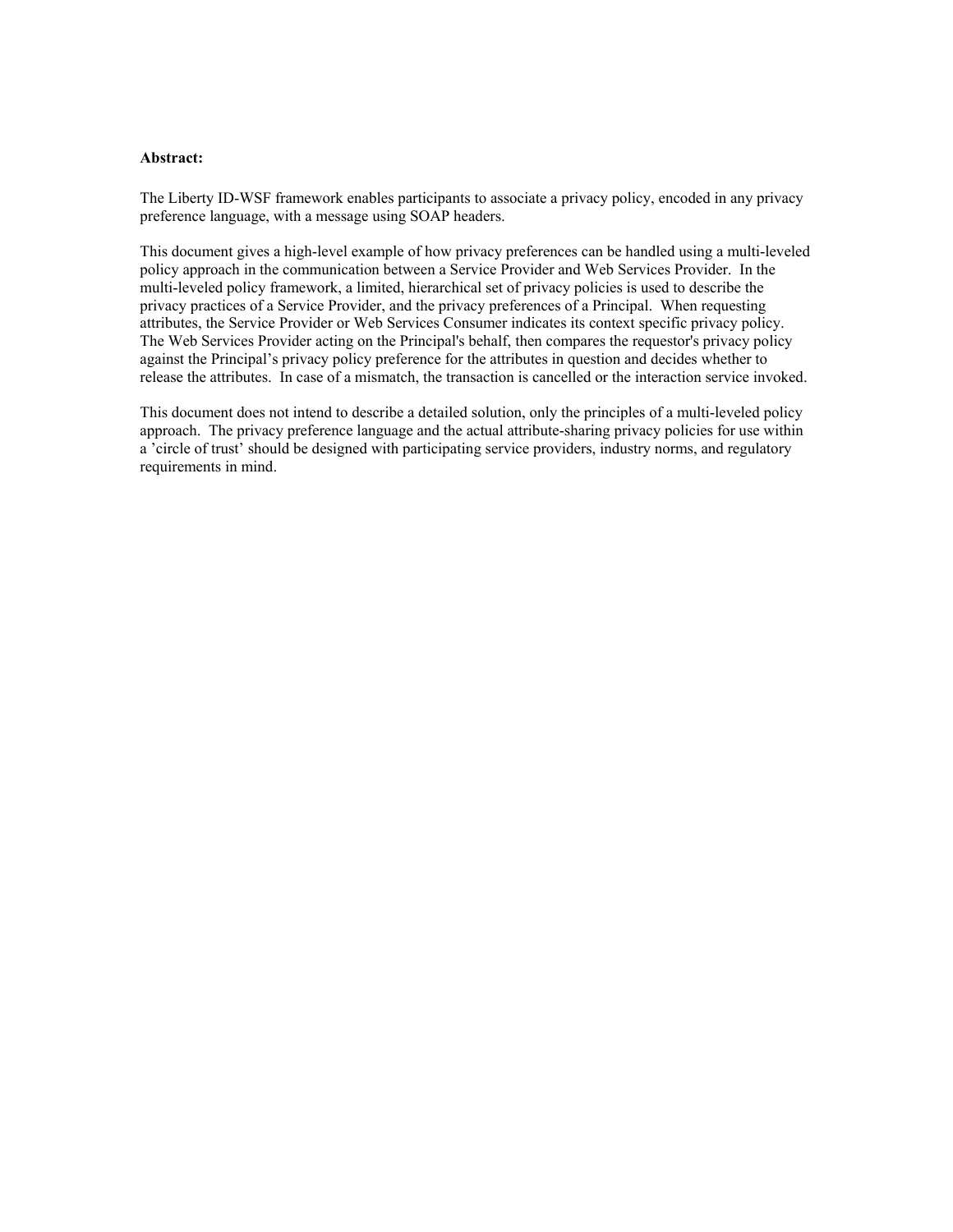# **Table of contents**

| 4.3. |  |  |
|------|--|--|
| 4.4. |  |  |
| 4.5. |  |  |
|      |  |  |
|      |  |  |
|      |  |  |
|      |  |  |
|      |  |  |
|      |  |  |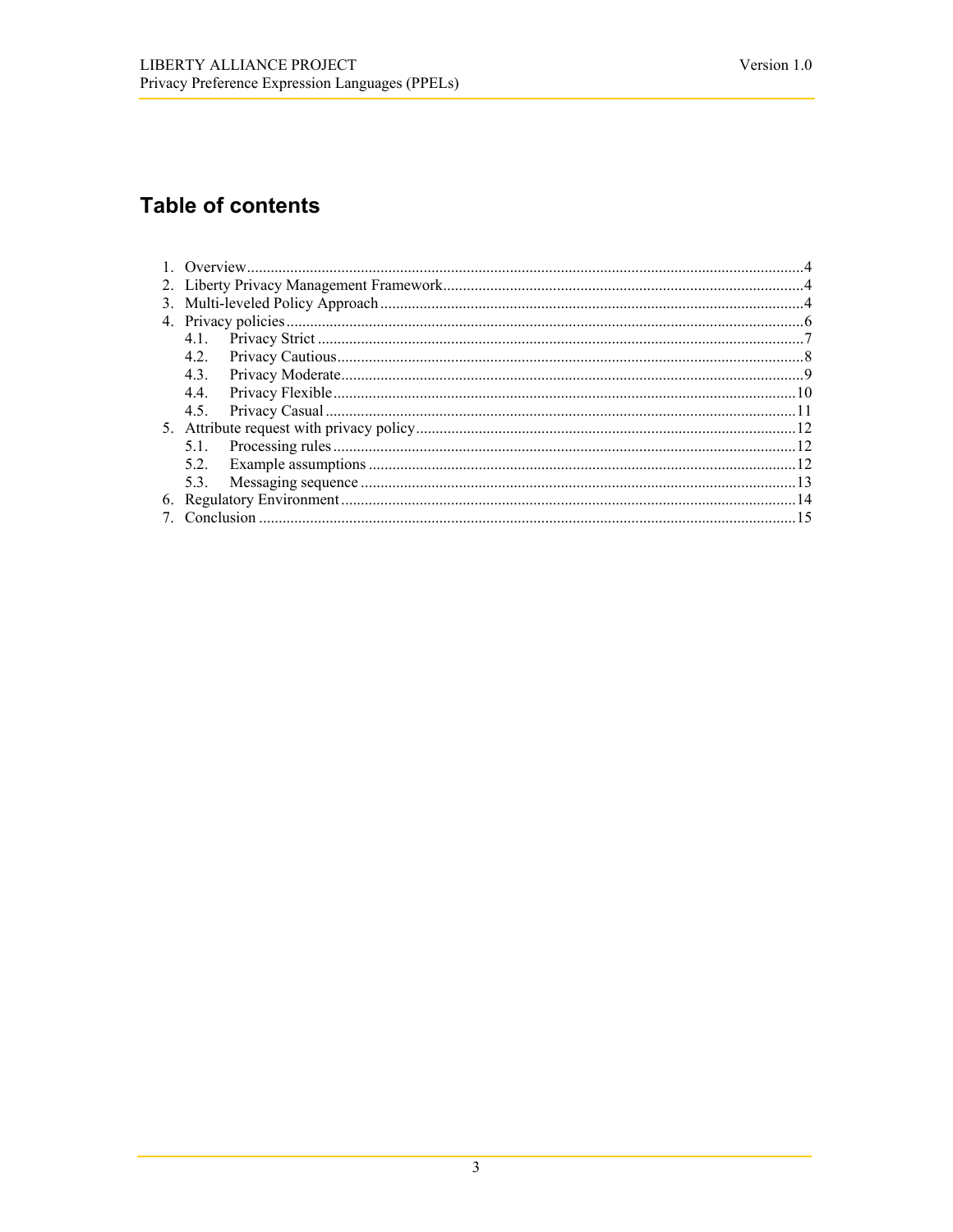# <span id="page-3-0"></span>**1. Overview**

The objective of this paper is to provide an example of how to manage privacy preferences within Liberty Alliance's ID-WSF framework. It describes a candidate for the content of the "Usage Directives" message header, i.e. an example of a Privacy Preference Expression Language to handle attribute requests.

Like trust and security, privacy has become an increasingly important issue in web-based service environments. Consequently, privacy related issues should be taken into account with the design and implementation of new services. Privacy policies provide information about a provider's information handling practices. In order to foster end user trust, and increase the uptake of new services, it is important to ensure that user information is not disclosed without the user's permission. This requires methods to collect information about a user's privacy preferences and compare them against a service provider's privacy practices. A match of preferences and practices results in appropriate disclosure of the Principal's data; similarly, a failure to match them may prompt a response from the user as to how to proceed with the Service Provider (SP).

This document provides an example of a simplified way of handling privacy preferences, without going into specific implementation details. It does not, however, take a view as to how Service Providers must or should act with implementation trade-offs. This means, in practice, striking the right balance between enduser interaction and back-end server communication by, for example, limiting the policy permutations.

# **2. Liberty Privacy Management Framework**

As the membership of Liberty Alliance spans the globe, Liberty employs a generic architecture for rights management based on the concept of a "Usage Directives Container". Employing the concept of a usage directives container helps a service provider (SP) to implement its privacy policy, respect the user's or Principal's privacy preferences and comply with certain aspects of applicable privacy laws.

In the ID-WSF framework, participants may indicate the privacy policy associated with a message by adding one or more <UsageDirective> header blocks to the SOAP header.<sup>[1](#page-3-1)</sup> Essentially, the usage directives header contains elements that describe the privacy policy associated with the request. The usage directive in a request from a client can be understood as "intended usage" (SP's privacy policy). The usage directive in a response can be understood as a directive on how data is to be used (User's privacy preference/policy).

Liberty also provides the necessary protocols that allow an SP to communicate with a Principal to gain appropriate direction to use their data. A Web Services Provider (WSP) will strive to strike the right balance between interaction with the Principal at the user interface (e.g. browser) and leaving the negotiation to back-end servers, aiming for the optimum end-user experience.

# **3. Multi-leveled Policy Approach**

The goal of the Liberty privacy policy framework is to enable the exchange of attribute information under end-user control and knowledge of the requestor's privacy policy. Both the Principal and the SP have their

<span id="page-3-1"></span> $\frac{1}{1}$ <sup>1</sup> More information can be found in [LibertySOAPBinding] Hodges, Jeff, Aarts, Robert, eds. " Liberty ID-WSF SOAP Binding Specification ," Version 1.0, Liberty Alliance Project. <http://www.projectliberty.org/specs>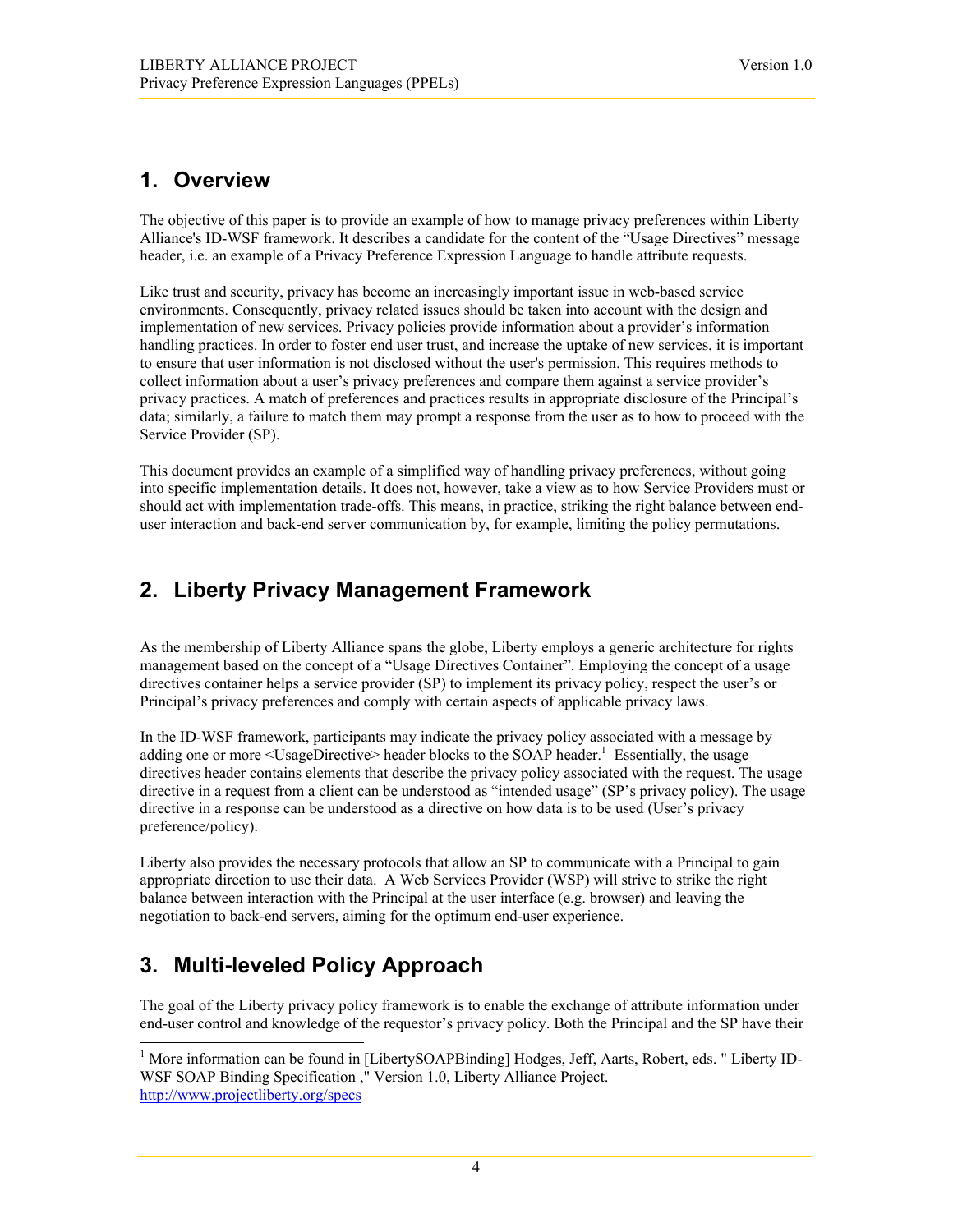own interpretation of just what is an appropriate use, i.e. they have their own policies. Consequently, to both ensure that the Principal's privacy preferences are met and that the SP can retrieve the attributes it desires, an 'intersection' must be found between these two policies. Whether the determination of this intersection is performed by the SP or the Principal (which in practice is likely to be the Web Services Provider (WSP) on behalf of the Principal), the SP must indicate its intended usages for the attributes and the Principal must indicate their allowed usages.

To facilitate this 'conversation', the SP and Principal must agree on the language they will use to communicate their policies to the other. The most flexible solution would be to simply define a syntax by which both entities can express the details of their policies to the other. For instance, the SP could indicate to the Principal all intended purposes for which the data will be used, how long it will be retained, etc. and the Principal could make similar statements to the SP. Such a system would be very flexible, allowing the SP and Principal to precisely specify the different aspects of their respective privacy policies. The price for this flexibility is that the task of determining an intersection of these two policies in an automated fashion (as would be necessary if a real-time decision were required on attribute release) is non-trivial. Additionally, most Principals would likely be unwilling to define their preferences to this level of detail.

These issues can be addressed through the introduction of a small number of 'standardized' privacy policies to which both SPs and Principals can refer. Calculation of a policy intersection becomes as simple as determining if both the SP and Principal indicate at least one of the standardized policies as acceptable and a Principal need only specify which of the standardized policies best approximate their preferences. This is the model Liberty advocates in this paper.

Consider the following example:

A Principal would like to perform a transaction with the SP. Both the SP and the WSP are aware of a standard set of leveled or hierarchical privacy policies, where each policy within the set indicates a statement of privacy practices, ranging from conservative (strict), to broad (casual).

When the Principal wants to perform a transaction with the SP, the SP will request attributes, such as name, address, and billing information, from the WSP holding the Principal's attributes. Accompanying the request is one of the standard privacy policies - a statement of how the requested information will be used once in the hands of the SP. Previously, the Principal, upon entering an agreement with the WSP, declares a privacy preference for the release of his attributes by selecting one of the standard privacy policies.

When the request for personal data from the SP is made, the request is accompanied by the reference to the privacy policy of the SP. If the privacy level of the SP matches or exceeds (i.e. is as strict or stricter than) the Principal's, the requested data is disclosed. Otherwise, the Principal may receive a warning notifying him/her of the conflict. The transaction could then be cancelled, or the Principal could override the warning and allow the data to be released, completing the transaction.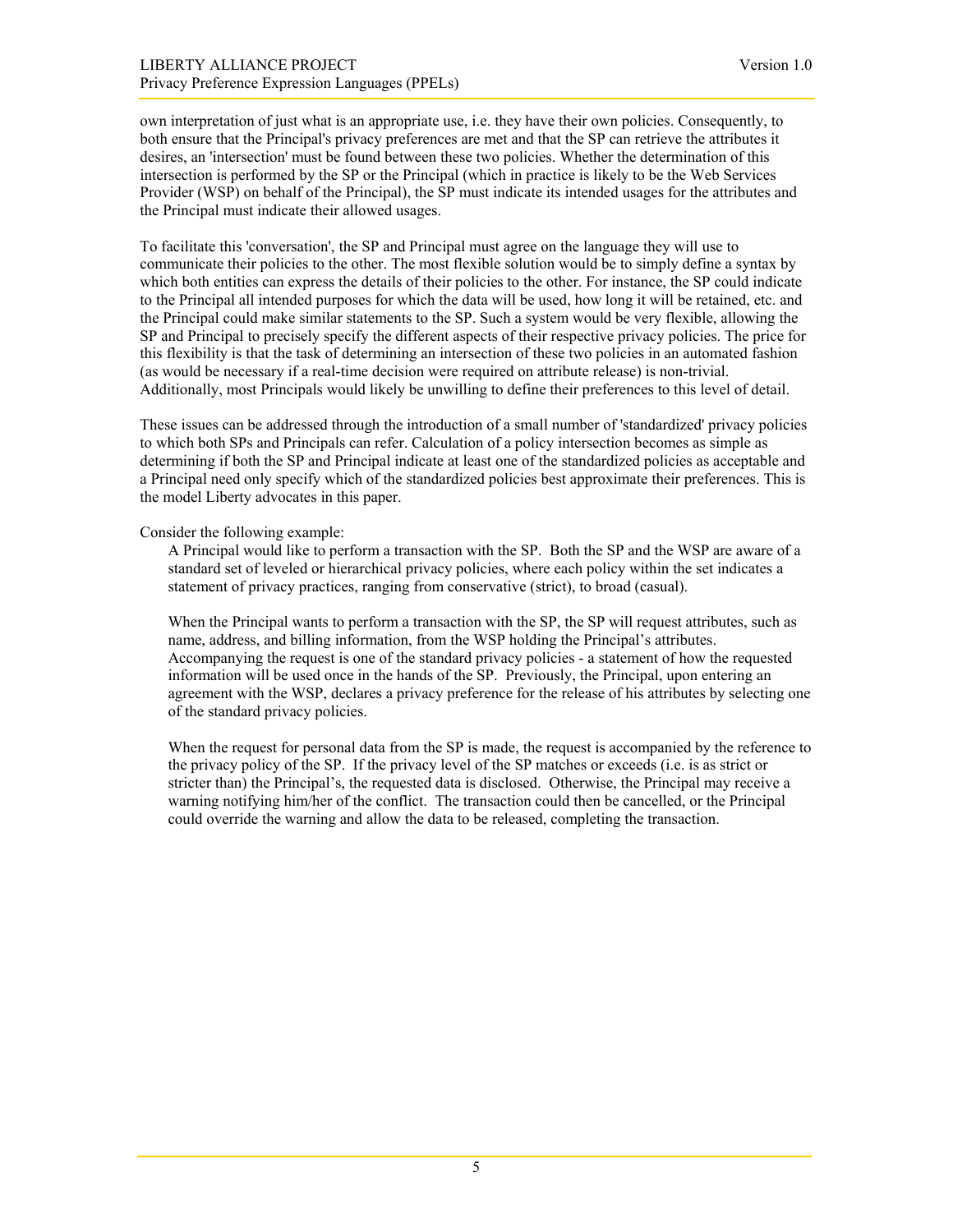# <span id="page-5-0"></span>**4. Privacy policies**

In the multi-leveled policy approach, the WSP and SP use a limited set of privacy policies. Five example policies, named *privacy strict, privacy cautious, privacy moderate, privacy flexible,* and *privacy casual* are described below. Each privacy policy is described using the following W3C P3P elements<sup>[2](#page-5-1)</sup>:

- Purpose describes the purposes of data collection or uses of data.
- Recipient –describes all intended recipients of the collected data.
- Retention -indicates the retention policy that applies to the data
- Access –indicates whether the SP provides access to the collected data
- Disputes indicates dispute resolution procedures that may be followed for disputes about an SP's privacy practices
- Remedies -specifies the possible remedies in case a policy breach occurs

In the multi-leveled policy approach, the allowed element values at each policy level are set. There is an implied strictness to the element values, and they are slotted accordingly in the five privacy policies. The element values in the *'privacy strict'* policy are very restrictive, whereas the values of the *'privacy casual'* are very permissive.

There may be multiple values at each privacy level. As the privacy policy becomes less strict, more values are generally added to comprise the element definition. For example, this approach allows the SP to use data for more than one purpose and share it with more than one recipient at each privacy policy level.

The five policies are described in the following sections. Each description provides a high-level abstract of the policy (from the Principal's point of view) and lists element values that are allowed at each policy  $level.<sup>3</sup>$  $level.<sup>3</sup>$  $level.<sup>3</sup>$ 

<span id="page-5-1"></span><sup>2&</sup>lt;br>2  $<sup>2</sup>$  For a detailed description of the P3P elements and associated values, please see the P3P specification:</sup> <http://www.w3.org/TR/P3P/>.

<span id="page-5-2"></span><sup>&</sup>lt;sup>3</sup> It should be noted that the described policies are only examples, and that the used policies should be available also in human readable format in actual implementations.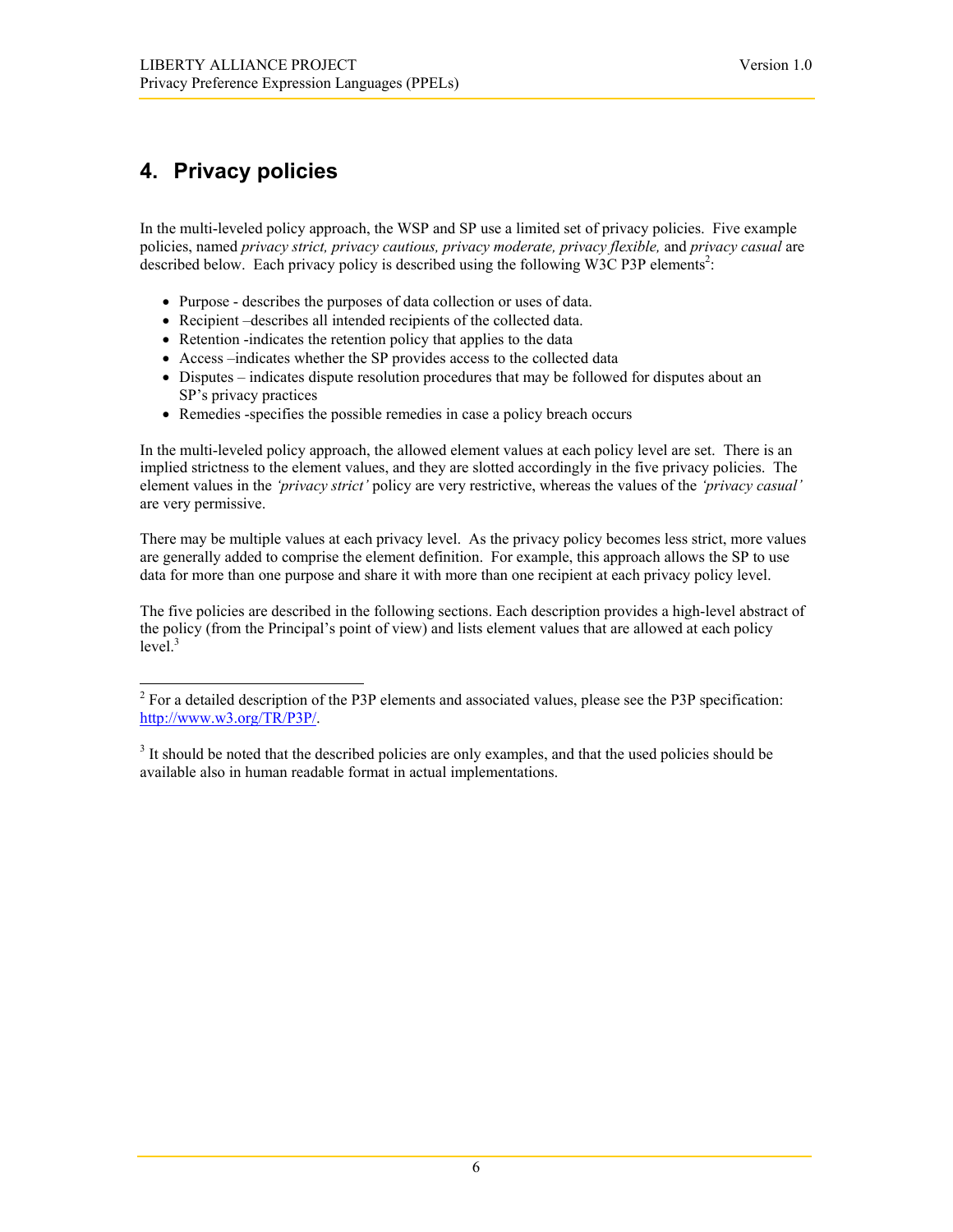## <span id="page-6-0"></span>**4.1. Privacy Strict**

Description: use my data for this activity only. Do not share my data with other entities. You may build statistical records based on my browsing habits as long as they do not contain identifying information. I have full access to my data, which you keep only as long as the identified purpose or the law requires. In case of disputes, I have access to your customer service or an independent organization.

| POLICY NAME       | <b>ELEMENT</b>   | <b>VALUE</b>      |
|-------------------|------------------|-------------------|
| 1. Privacy Strict |                  |                   |
|                   |                  |                   |
|                   | <b>PURPOSE</b>   | current,          |
|                   |                  | admin,            |
|                   |                  | develop,          |
|                   |                  | pseudo-analysis   |
|                   | <b>ACCESS</b>    | all               |
|                   | <b>RECIPIENT</b> | ours              |
|                   | <b>RETENTION</b> | stated-purpose,   |
|                   |                  | legal-requirement |
|                   | DISPUTES[@]      | service,          |
|                   | resolution-type] | independent,      |
|                   |                  | law               |
|                   | <b>REMEDIES</b>  | correct.          |
|                   |                  | law               |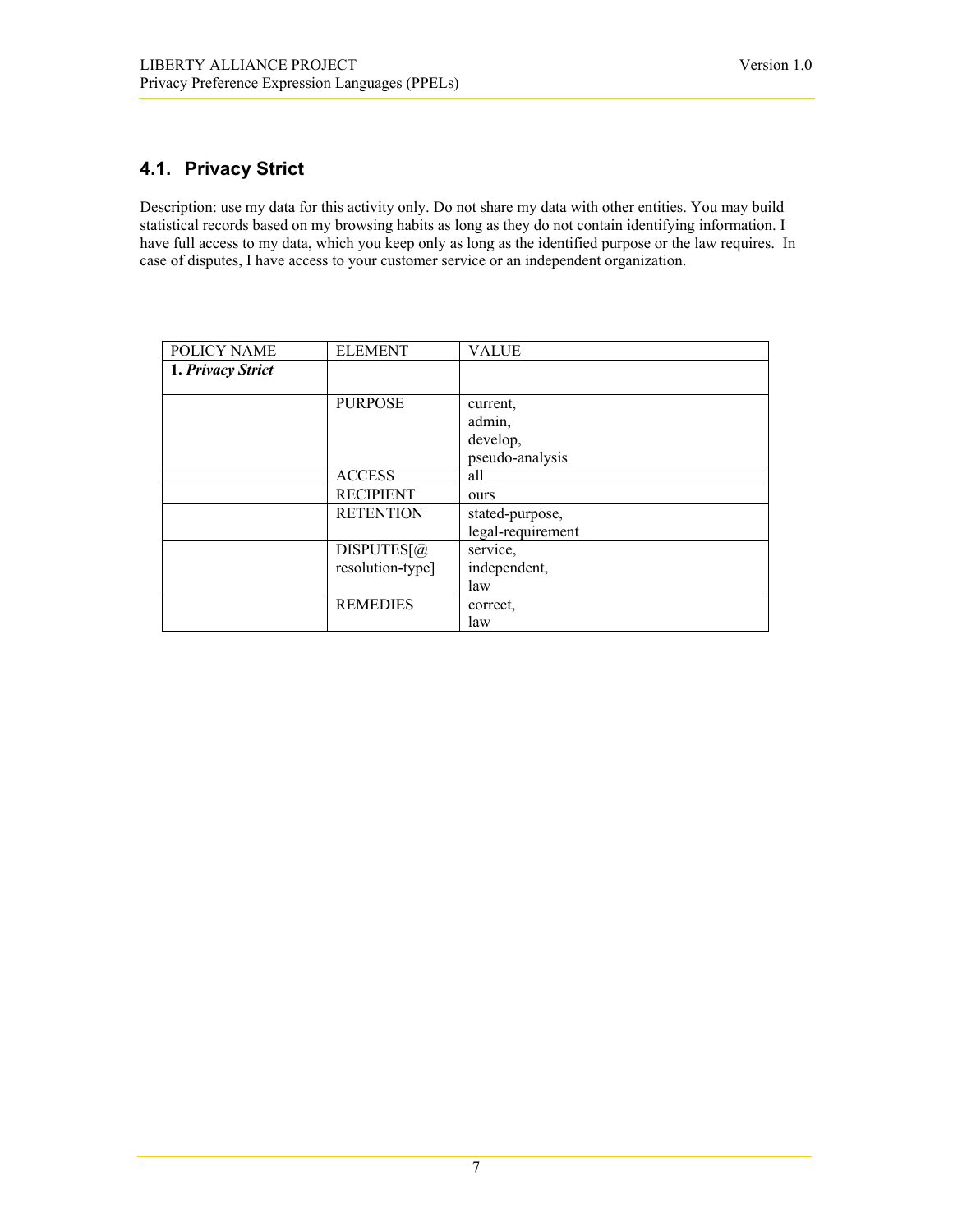### <span id="page-7-0"></span>**4.2. Privacy Cautious**

Description: You may create an individually identifying profile of me based on the information I provide and my browsing habits. You may use my data to tailor services I use, and to promote products and services through means other than voice telephone. Only you and your business partners with equable privacy practices may use my data. You can keep my data as long as the identified purpose or the law requires. I will have access to my identified online and physical contact information. In case of disputes, I have access to your customer service or an independent organization.

| POLICY NAME         | <b>ELEMENT</b>   | <b>VALUE</b>         |
|---------------------|------------------|----------------------|
| 2. Privacy Cautious |                  |                      |
|                     |                  |                      |
|                     | <b>PURPOSE</b>   | current,             |
|                     |                  | admin,               |
|                     |                  | develop,             |
|                     |                  | pseudo-analysis,     |
|                     |                  | pseudo-decision,     |
|                     |                  | tailoring,           |
|                     |                  | individual-decision, |
|                     |                  | individual-analysis, |
|                     |                  | contact              |
|                     | <b>ACCESS</b>    | contact-and-other    |
|                     | <b>RECIPIENT</b> | ours                 |
|                     | <b>RETENTION</b> | stated-purpose,      |
|                     |                  | legal-requirement    |
|                     | DISPUTES[@]      | service,             |
|                     | resolution-type] | independent,         |
|                     |                  | law                  |
|                     | <b>REMEDIES</b>  | correct.             |
|                     |                  | law                  |

8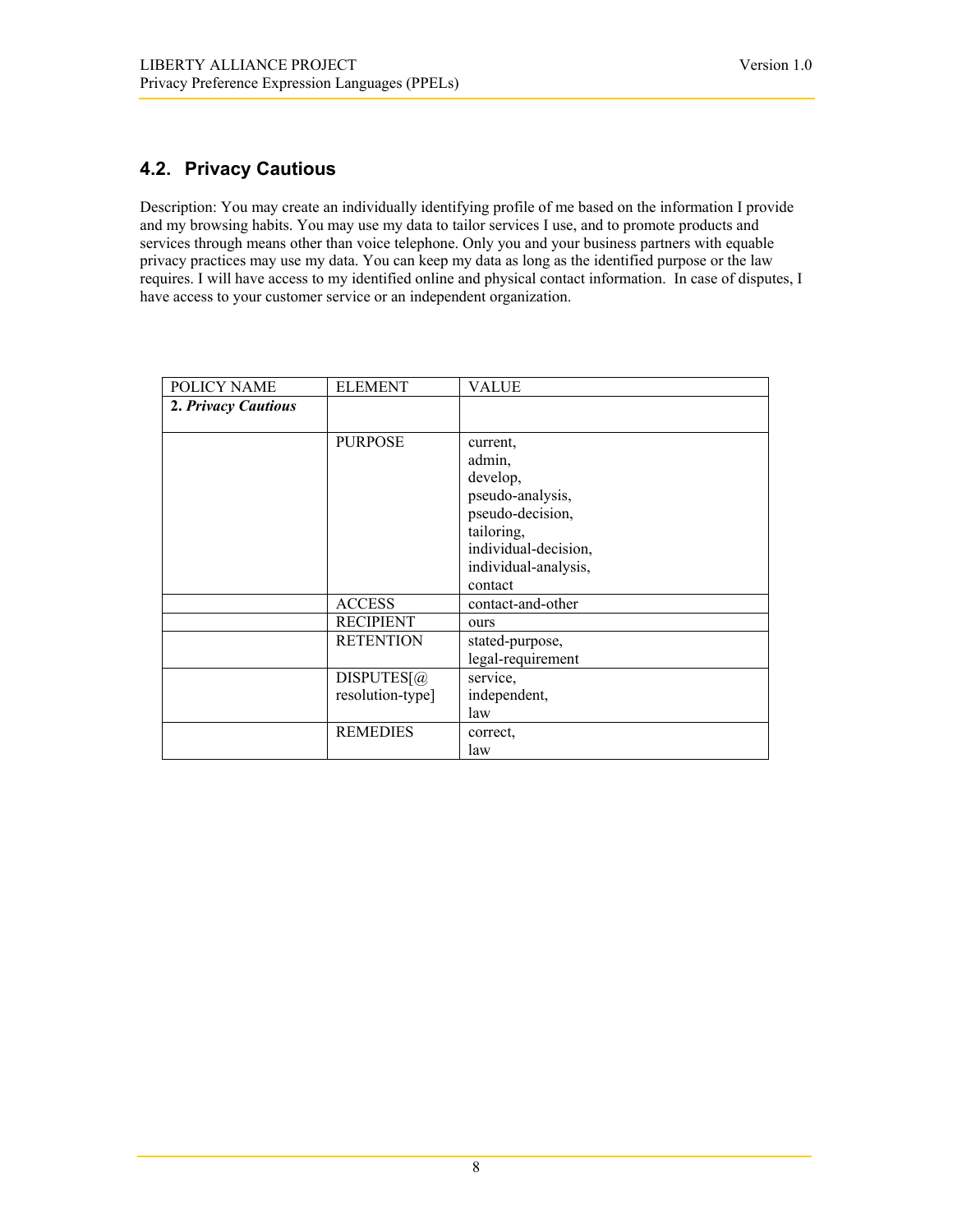### <span id="page-8-0"></span>**4.3. Privacy Moderate**

Description: You may create an individually identifying profile of me based on the information I provide and my browsing habits. You may use my data to tailor services I use, and to promote products and services. Only you and your business partners with equable privacy practices may use my data, and contact me for the promotion of your products or services. You can keep my data as long as the identified purpose or the law requires. I will have access to my identified online and physical contact information. In case of disputes, I have access to your customer service or an independent organization.

| POLICY NAME         | <b>ELEMENT</b>   | <b>VALUE</b>         |
|---------------------|------------------|----------------------|
| 3. Privacy Moderate |                  |                      |
|                     |                  |                      |
|                     | <b>PURPOSE</b>   | current,             |
|                     |                  | admin,               |
|                     |                  | develop,             |
|                     |                  | pseudo-analysis,     |
|                     |                  | pseudo-decision,     |
|                     |                  | tailoring,           |
|                     |                  | individual-decision, |
|                     |                  | individual-analysis, |
|                     |                  | contact.             |
|                     |                  | telemarketing        |
|                     | <b>ACCESS</b>    | contact-and-other    |
|                     | <b>RECIPIENT</b> | ours                 |
|                     | <b>RETENTION</b> | stated-purpose,      |
|                     |                  | legal-requirement    |
|                     | DISPUTES[@]      | service,             |
|                     | resolution-type] | independent,         |
|                     |                  | law                  |
|                     | <b>REMEDIES</b>  | correct,             |
|                     |                  | law                  |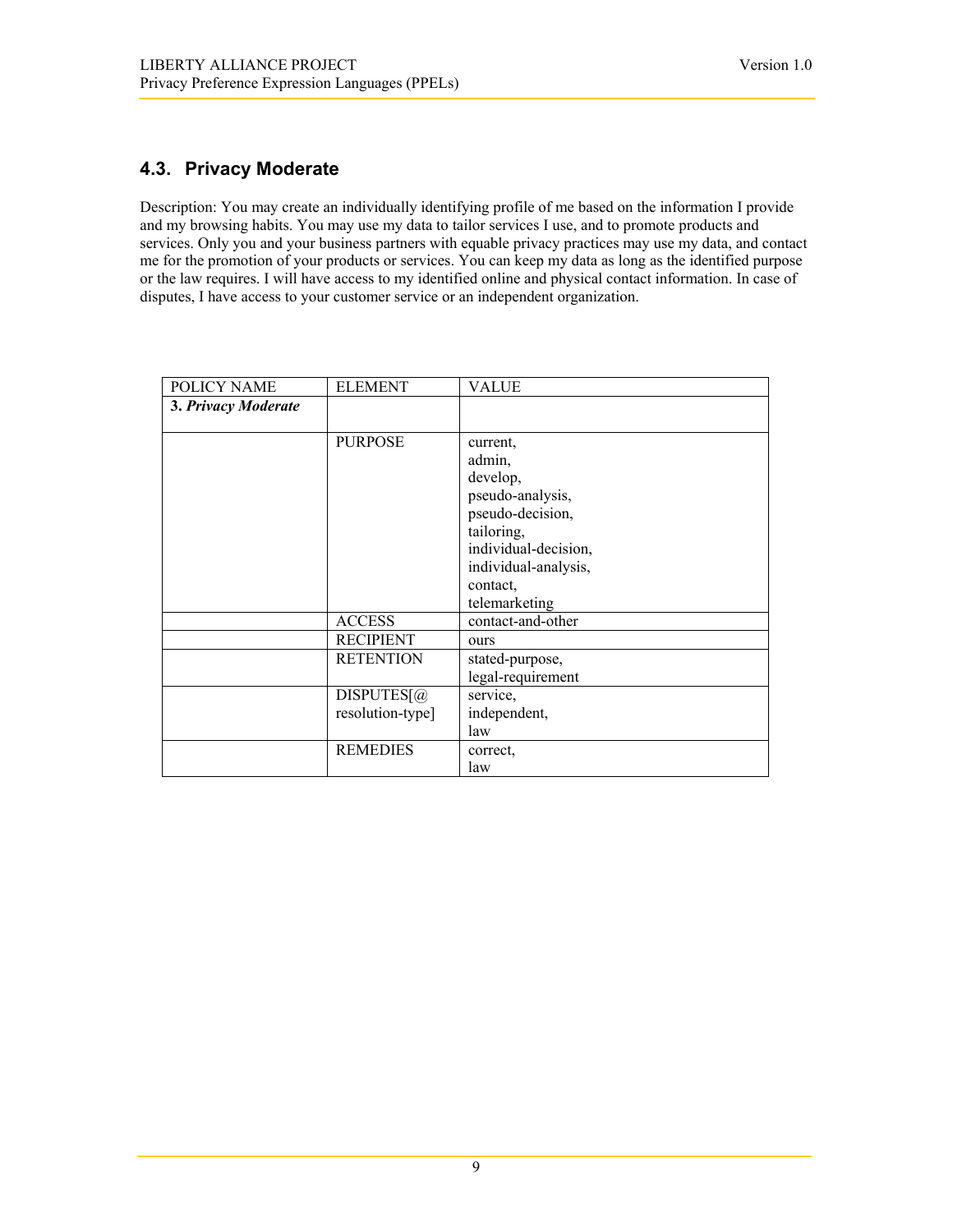### <span id="page-9-0"></span>**4.4. Privacy Flexible**

Description: You may create an individually identifying profile of me based on information I provide, and my browsing habits. You may use my data to tailor services I use, and to promote your products and services. You may share my data with entities whose usage practices may be different from yours. You and the other entities may keep my data as long as your business practices require or the law allows. I will have access to at least my contact information.

| POLICY NAME         | <b>ELEMENT</b>                 | <b>VALUE</b>                                                                                                                                     |
|---------------------|--------------------------------|--------------------------------------------------------------------------------------------------------------------------------------------------|
| 4. Privacy Flexible |                                |                                                                                                                                                  |
|                     | <b>PURPOSE</b>                 | current,<br>admin,<br>develop,<br>pseudo-analysis,<br>pseudo-decision,<br>tailoring,<br>individual-decision,<br>individual-analysis,<br>contact, |
|                     | <b>ACCESS</b>                  | telemarketing<br>ident-contact,<br>other-ident                                                                                                   |
|                     | <b>RECIPIENT</b>               | ours,<br>same,<br>other recipient,<br>delivery                                                                                                   |
|                     | <b>RETENTION</b>               | business-practices,<br>legal-requirement                                                                                                         |
|                     | DISPUTES[@<br>resolution-type] | law                                                                                                                                              |
|                     | <b>REMEDIES</b>                | law                                                                                                                                              |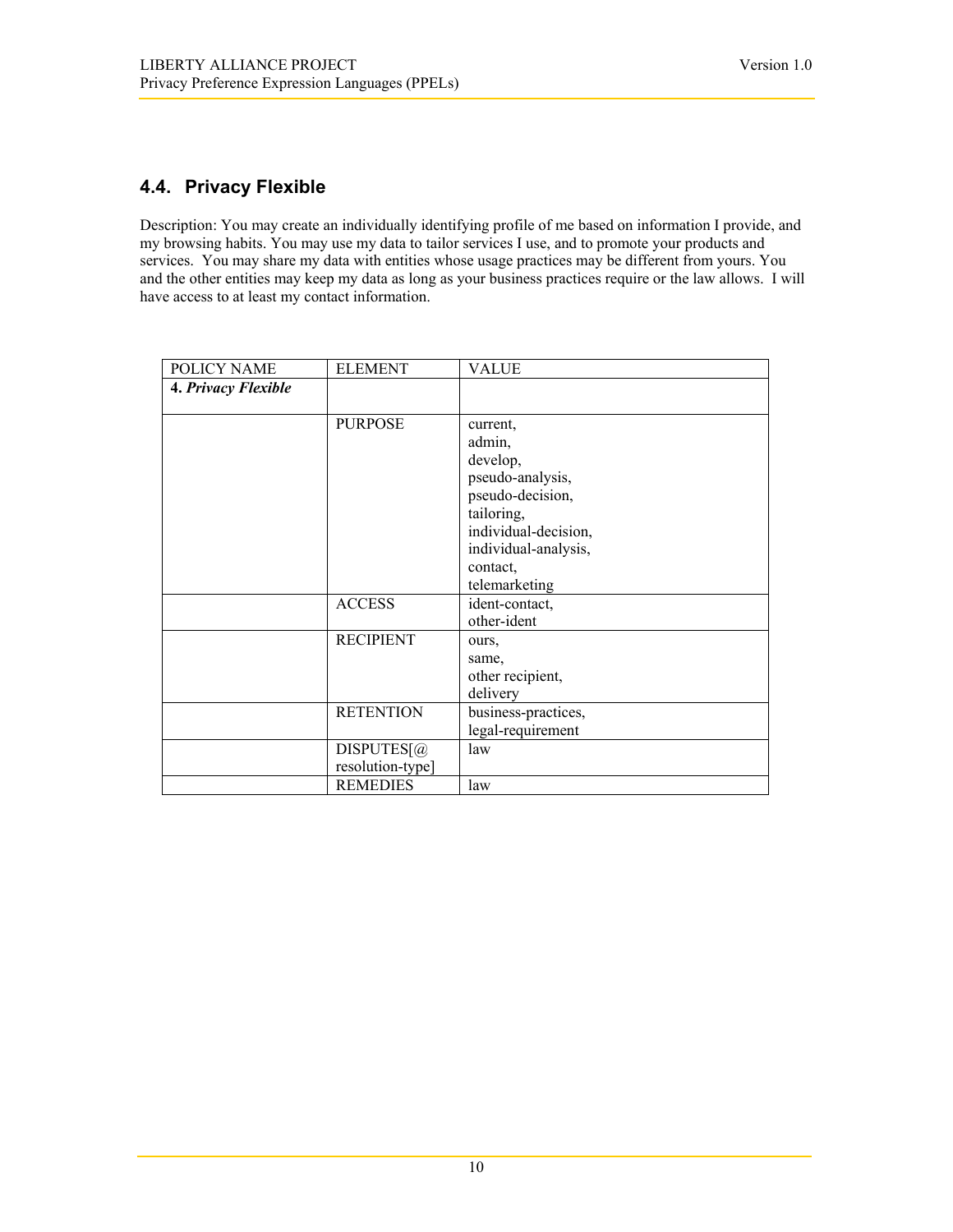### <span id="page-10-0"></span>**4.5. Privacy Casual**

Description: You may create an identifying profile of me and use my data for the purposes specified in the human readable privacy policy. You may share my information with other unrelated entities whose usage practices are not known. You and the other entities can keep my information indefinitely or as long as the law allows. I may not have access to my data or be able to correct it.

| <b>POLICY NAME</b>       | <b>ELEMENT</b>   | <b>VALUE</b>         |
|--------------------------|------------------|----------------------|
| <b>5. Privacy Casual</b> |                  |                      |
|                          |                  |                      |
|                          | <b>PURPOSE</b>   | current,             |
|                          |                  | admin,               |
|                          |                  | develop,             |
|                          |                  | pseudo-analysis,     |
|                          |                  | pseudo-decision,     |
|                          |                  | tailoring,           |
|                          |                  | individual-decision, |
|                          |                  | individual-analysis, |
|                          |                  | contact,             |
|                          |                  | telemarketing,       |
|                          |                  | other-purpose        |
|                          | <b>ACCESS</b>    | none                 |
|                          | <b>RECIPIENT</b> | ours,                |
|                          |                  | same,                |
|                          |                  | other-recipient,     |
|                          |                  | delivery,            |
|                          |                  | unrelated            |
|                          | <b>RETENTION</b> | Indefinitely         |
|                          | DISPUTES[@]      | law                  |
|                          | resolution-type] |                      |
|                          | <b>REMEDIES</b>  | law                  |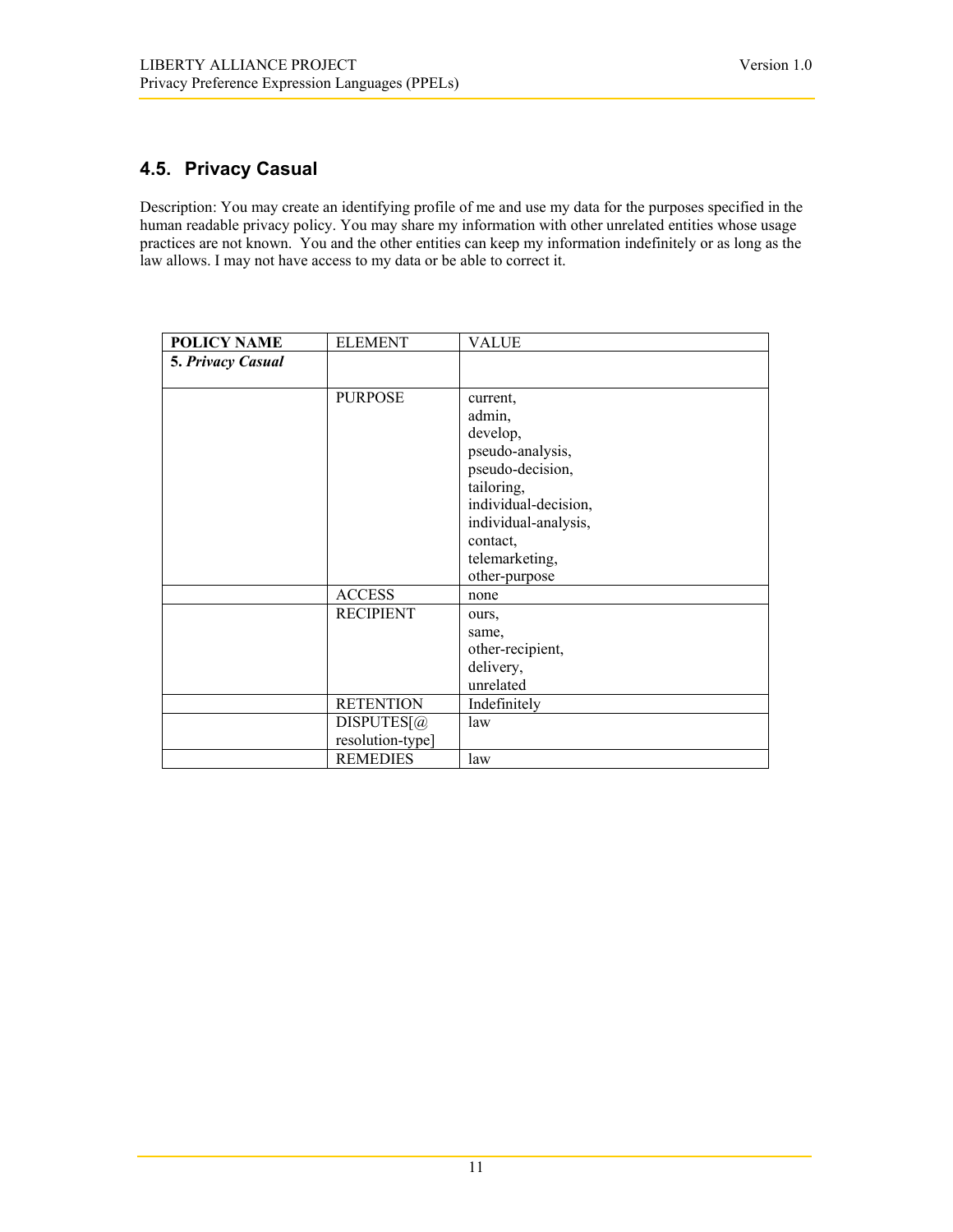# <span id="page-11-0"></span>**5. Attribute request with privacy policy**

When requesting attributes, an SP/Web Service Consumer(WSC) should indicate its privacy policy. When a request is received, the WSP compares the SP's privacy policy against the Principal's privacy policy for the attributes in question. The following sections describe the general processing rules, and the messaging sequence related to three attribute requests; one where the SPs/WSC's privacy policy equals the Principal's policy requirements, and two where the SP's privacy policy differs from the one set by the Principal.

### **5.1. Processing rules**

When receiving an attribute request, and comparing the requestor's (SP/WSC) privacy policy against the Principal's policy for the attributes in question, the WSP must check the following rules when deciding whether to release the requested attributes.

- The WSP is allowed to disclose attributes only when the UsagePolicy chosen by the Principal is equal to or LESS strict than the PrivacyPolicy that the SP/WSC used in request.
- In case the Usage Policy is LESS strict, the WSP MUST disclose attributes using the more STRICT Usage Policy equal to the Privacy Policy used in the SP/WSC request.
- The WSP can NOT change the Policy that relates to an attribute to a less strict policy without asking for the Principal's consent.

#### **5.2. Example assumptions**

Three alternative messaging sequences related to an attribute request are depicted in *Picture 1*. The following assumptions apply for the messaging sequences in question:

- The Principal has contacted the SP/Web Services Consumer (WSC) and has requested service.
- The WSP has previously collected Principal consent, access and privacy policies for the attributes in question, and represents the Principal in this transaction.
- The Circle of Trust (CoT) has a web site of its own, or uses an external "Policy Broker" web site, where the five privacy policies are available online. Thus the message carries either *CoTPrivacyPolicyXURL* or *PolicyBrokerPrivacyPolicyXURL*. The example uses the former.
- The SP/WSC sets the Privacy Policy and the Principal sets the Usage Policy.
- PrivacyPolicy  $X =$  UsagePolicy X. The naming difference is used to indicate WHO has decided to apply WHAT policy for WHAT attributes.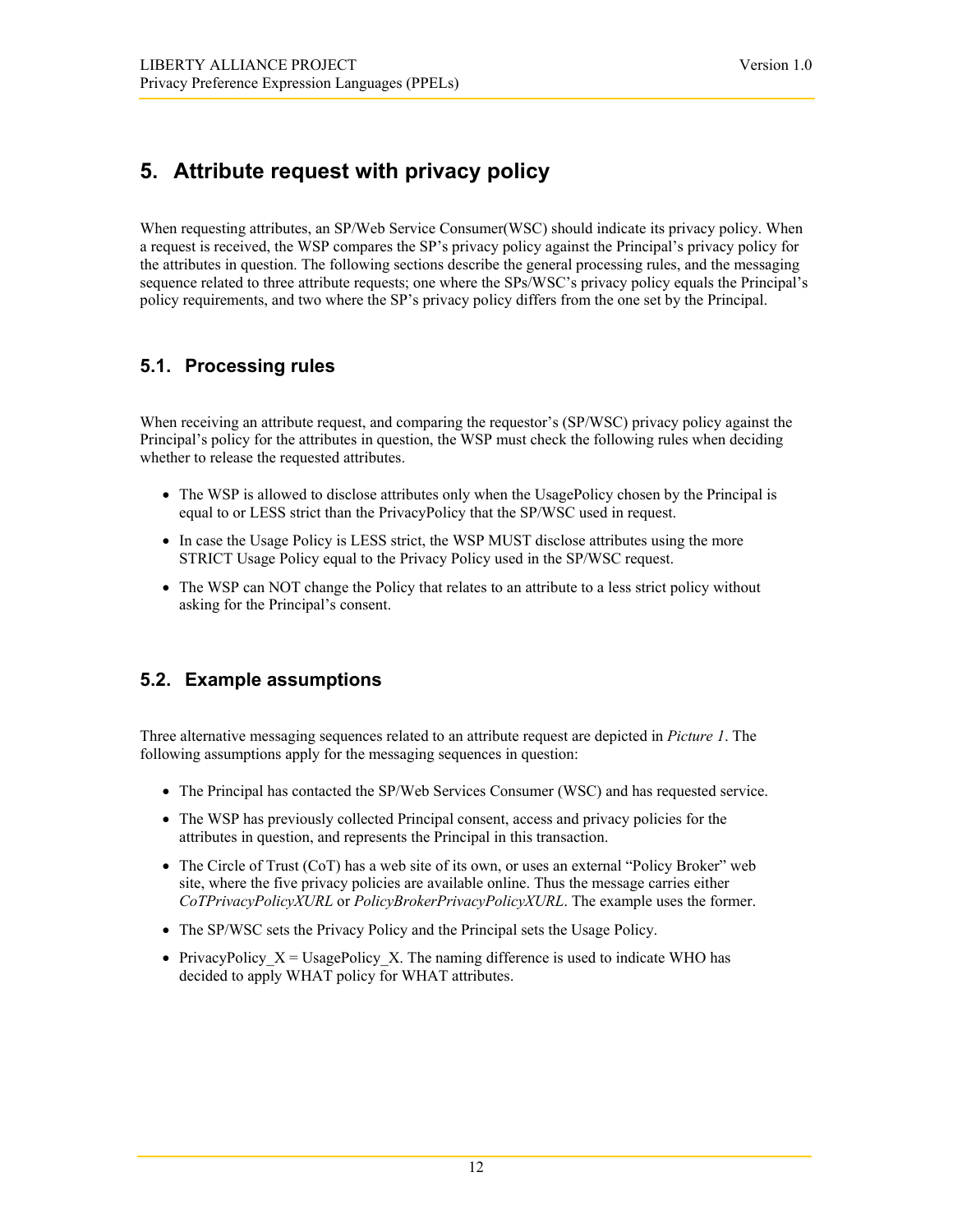### <span id="page-12-0"></span>**5.3. Messaging sequence**

The messaging sequences in the picture depict three different attribute request scenarios; one where the requesting SP's policy is equal to the Principal's, one where the requesting SP's policy is stricter than the Principal's and one where the requesting SP's policy is less strict than the Principal's.



#### *Picture 1*

#### **Case1 - Requesting policy equals usage policy:**

- SP/WSC requests name and address with PrivacyPolicyCautious.
- Principal setting for UsagePolicy is UsagePolicyCautious.
- WSP (Principal) discloses name and address using UsagePolicyCautious.

#### **Case2 - Requesting policy is stricter than the usage policy:**

- SP/WSC requests name and address with PrivacyPolicyCautious.
- Principal setting for UsagePolicy is UsagePolicyModerate.
- WSP (Principal) MUST disclose name and address ONLY using UsagePolicyCautious.

#### **Case 3 - Requesting policy is not as strict as the usage policy:**

- SP/WSC requests name and address with PrivacyPolicyCausal.
- User setting for UsagePolicy is UsagePolicyCautious.
- WSP discloses only the acceptable policy or invokes the interaction service.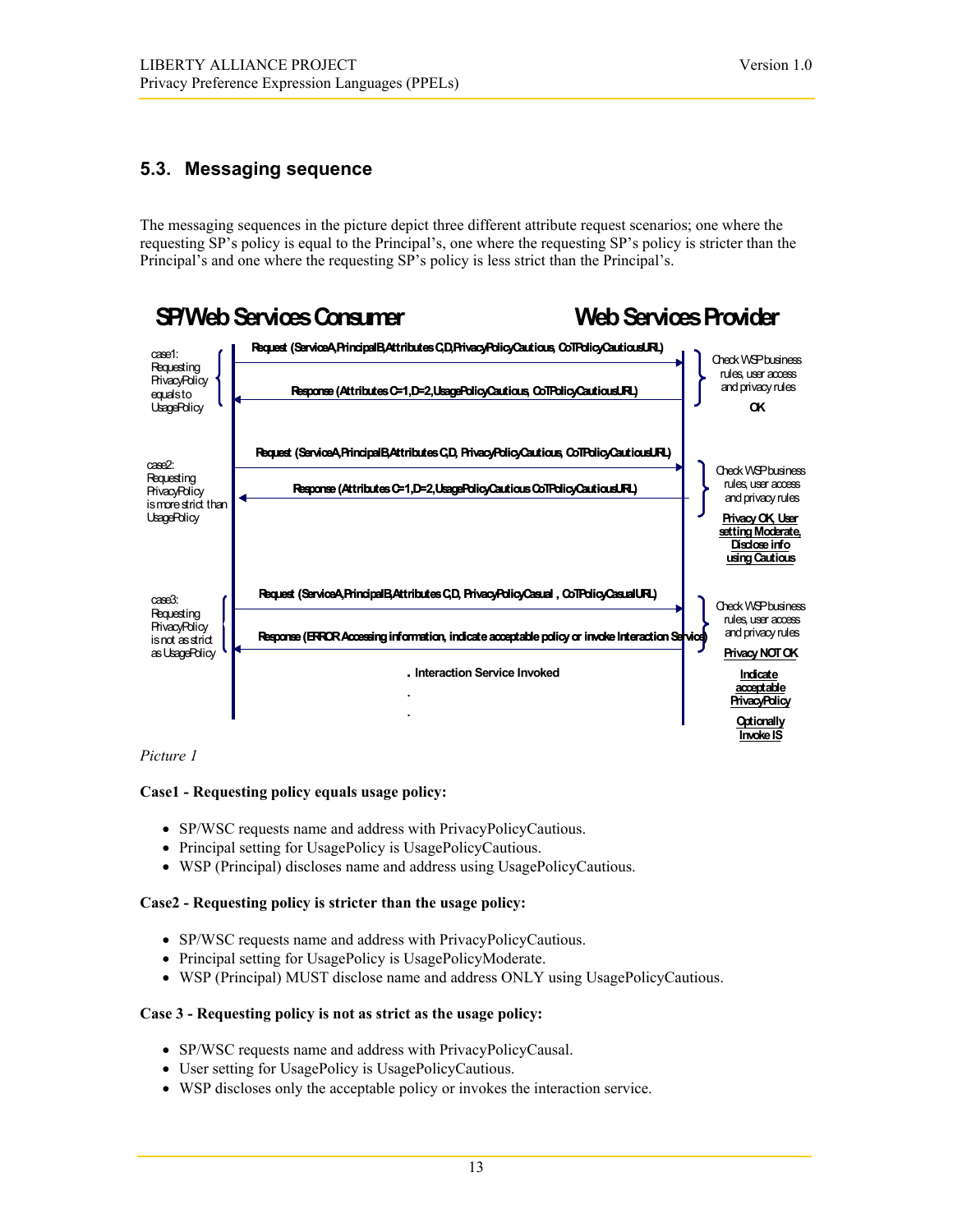# <span id="page-13-0"></span>**6. Regulatory Environment**

This document describes the principles of a multi-leveled policy approach, using a limited set of privacy policies. It should be noted that the used policies are only examples. Actual privacy policies need to be designed with participating SPs, industry norms, and regulatory requirements in mind. In all cases, conformity with legal requirements will depend on the actual implementation of services and products. It should be noted that the communication of policies between the WSP and SP proposed in the framework cannot ensure legal conformity by itself. Moreover, legal requirements can be implemented in various ways, and developers and SPs should consult their legal counsel (and possibly their national privacy or data protection authorities) to ensure that the used policies are in line with the legal requirements of the jurisdiction in question.

The fundamental principle underlying the policies is that the Principal/WSP and the SP enter into a form of automated negotiation and that this is consensual by nature. However, there may be certain matters that are not legally negotiable (such as a Principal's right of access to, or correction of, their data, or rights to judicial redress and remedies). It should also be noted that not all interactions would necessarily require consent as the justification for collecting and using personal data; there may well be other legitimate legal grounds. Also, developers should consider whether (and if so, how) Principals are legally entitled to withdraw consent unilaterally and whether SPs are permitted to refuse access to services on the grounds that the Principal withholds consent. This may be particularly relevant to SPs in the public sector or subject to certain universal service obligations.

The general rule in many jurisdictions is that personal data shall only be collected and processed in conjunction with a specified and legitimate purpose. Issues such as the types of recipients to whom data may be disclosed or the period for which data may be retained may be regulated by reference to each of these specified purposes. For example, data may be retained for as long as it is needed to fulfill a particular purpose, but an SP may not be permitted to apply a standard retention period to all data and for all purposes, as different purposes are likely to necessitate different periods of retention. This may affect the structure of the policies used. Additionally, where an SP may wish to disclose or transfer data to a recipient in another country, there may be further legal requirements in relation to this cross border aspect. It may be possible for this to be based upon consent, provided that the transfer being contemplated is clear, but this ground may not be available if the SP wants to be able to make as yet undetermined transfers.

Developers should bring special care when dealing with data considered as sensitive or requiring special attention (e.g. information regarding a Principal's health or race, religious or political views, communications or location information), the collection and use of which may require consent to be given in a particular way (e.g. explicit consent, which may necessitate consent being given in writing and thereby limiting the use of these policies in such cases), or which may be subject to particular restrictions on the purposes and manner in which it can be used, regardless of whether or not the Principal provides consent.

Developers and SPs should also bring special attention when designing user and human readable interfaces. In particular, in many cases, the use of these privacy policies will not displace the legal requirement to provide human readable information about information handling practices and they should therefore be viewed as a supplemental tool.

For more general information on the legal framework in a number of jurisdictions and regions, please see the Liberty Alliance's documents: Privacy and Security Best Practices<sup>4</sup> and the ID-WSF Security and Privacy overview<sup>5</sup>[.](#page-13-2)

<span id="page-13-1"></span> $\frac{1}{4}$  [LibertyPrivSecBestPractices] Varney, Christine, ed. "Liberty Privacy and Security Best Practices", Version 2.0, Liberty Alliance Project. <http://www.projectliberty.org/specs>5

<span id="page-13-2"></span><sup>&</sup>lt;sup>5</sup> [LibertyWSFSecPrivOverview] Landau, S, Thompson, P, eds. "Liberty ID-WSF Security & Privacy Overview", Version 1.0, Liberty Alliance Project. <http://www.projectliberty.org/specs>